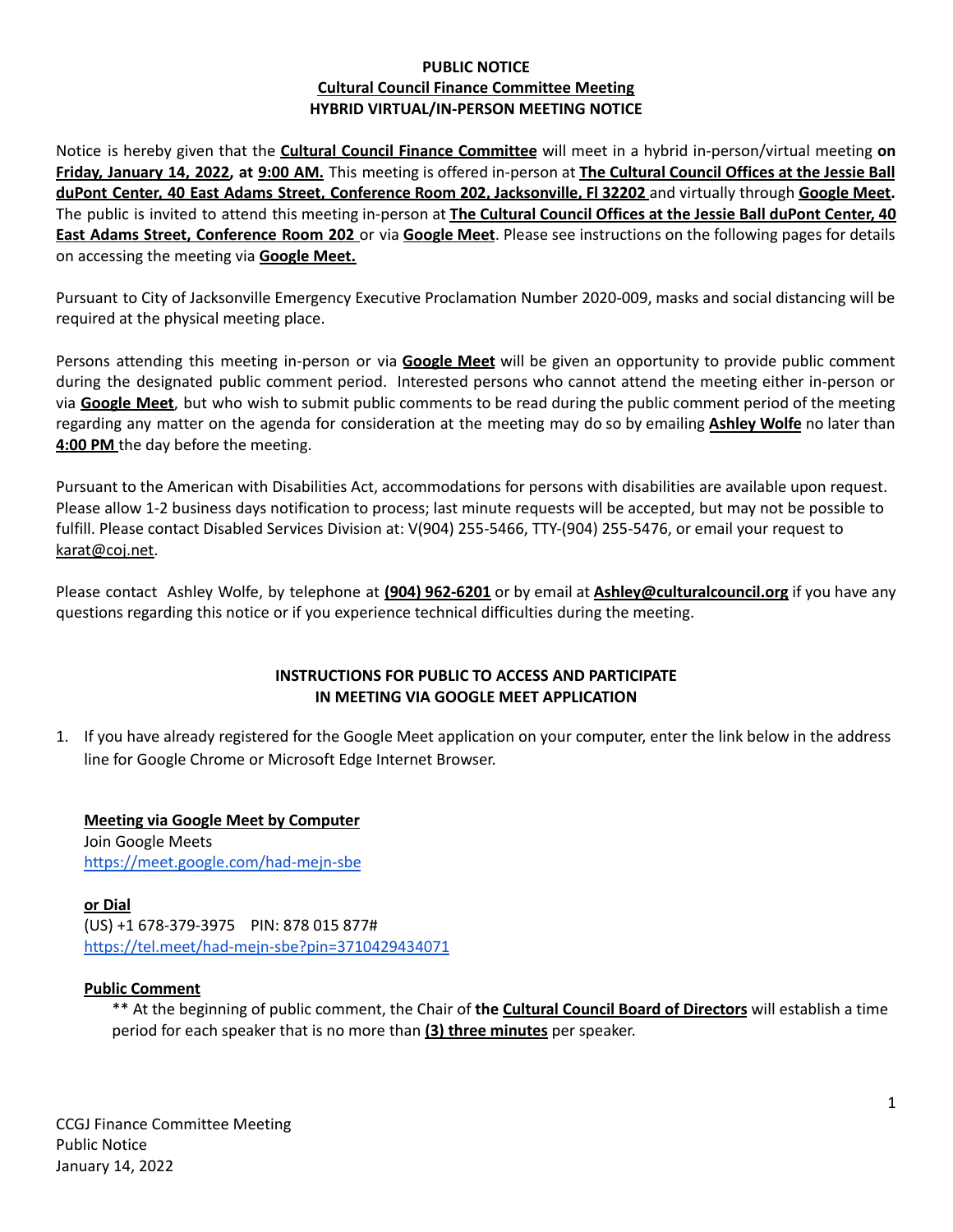- All participants who wish to participate in public comment during the meeting must log into Google Meet with his/her full name.
- The Chair will only call on speakers using the "RAISE HAND" feature located within the Google Meet app. Click on "Participants" button at the bottom of the screen and then scroll down and click on "Raise Hand." You must have a microphone, video camera, and speakers on your computer to participate with the "RAISE HAND" function.
- Wait to be recognized for your public comment time by the Chair
- Begin speaking after the Chair has recognized your turn during public comment
- 2. To access the meeting on Google Meet through your COMPUTER if you have not registered for Google Meet, **follow these instructions:**
	- **●** Sign up for the Google Meet application by **typing – Google Meet.US – into Google Chrome or Microsoft Edge Internet Browser.**
	- **Go to: JOIN A MEETING** on Dash Board.
	- **●** Enter the Google Meet meeting link listed below: <https://meet.google.com/had-mejn-sbe>

### **Public Comment**

\*\* At the beginning of public comment, the Chair of **the Cultural Council Board of Directors** will establish a time period for each speaker that is no more than no more than **(3) three minutes** per speaker.

- All participants who wish to participate in public comment during the meeting must log into Google Meet with his/her full name.
- The Chair will only call on speakers using the "RAISE HAND" feature located within the Google Meet app. Click on "Participants" button at the bottom of the screen and then scroll down and click on "Raise Hand." You must have a microphone, video camera, and speakers on your computer to participate with the "RAISE HAND" function.
- Wait to be recognized for your public comment time by the Chair
- Begin speaking after the Chair has recognized your turn during public comment
- 3. **To access the meeting on Google Meet through your TELEPHONE, follow these instructions:**
	- **Dial:** (US) +1 678-379-3975 PIN: 878 015 877#**.** Find a local telephone number via this link: <https://tel.meet/had-mejn-sbe?pin=3710429434071>
	- If you join before the meeting has started, you will be prompted to press # to wait